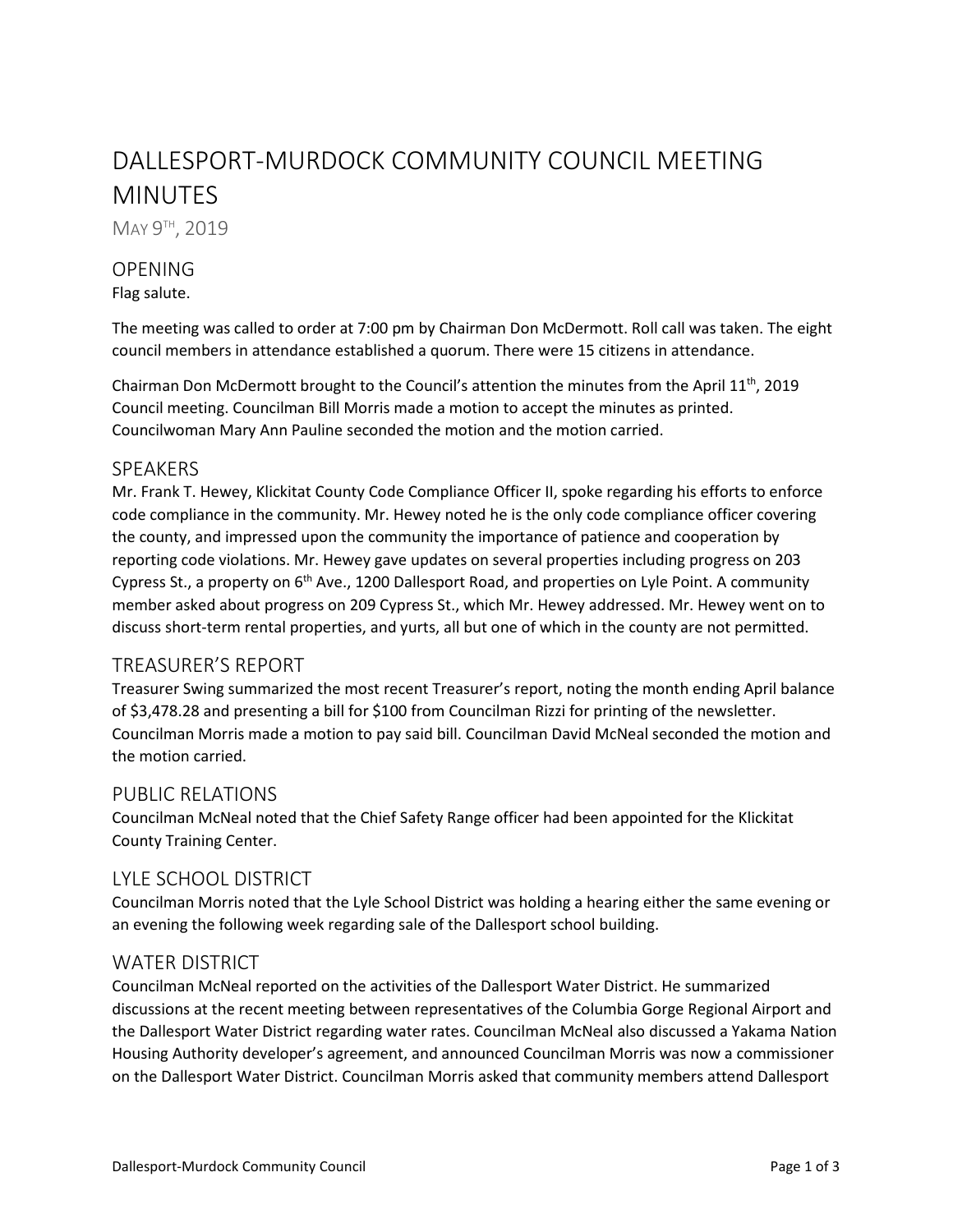Water District meetings on the  $2^{nd}$  Wednesdays of the month at 5:00 PM at the Community Center on  $6<sup>th</sup>$  Ave.

# BYLAW COMMITTEE

Bylaw Committee Chairman McNeal said progress has been made on revising the Dallesport-Murdock Community Council bylaws. This progress will be presented at an upcoming meeting. Chairman McDermott asked that a legal review be included in the process.

#### COUNTY LIAISON

Councilman Morris discussed his appearance before the Klickitat County Board of County Commissions on April 30<sup>th</sup> to promote a Washington State bill to amend property tax laws regarding the Columbia Gorge Regional Airport (CGRA). The law, as it stands, does not tax regional airports in the state other than the CGRA since it is the only regional airport over a 400 acre size limit in the state.

Councilman Morris noted early-stage efforts to build a larger fire department the community will need as it continues to grow.

#### FUTURE SPEAKERS

Co-Chairman Rizzi noted he is in contact with Rita Pinchot of Klickitat-Lyle Against Substance Abuse Coalition (KLASAC) to coordinate speaking at a future meeting.

Councilman McNeal suggested having Mrs. Sharon Carter, Director, Klickitat County Senior Services speak at an upcoming meeting.

#### PUBLIC COMMENT

The Council and community members discussed upcoming burn-bans.

Councilman Rizzi gave an update on the Klickitat County Training Center firing range. He noted a new manager was hired, and that safety officers are being trained. The Standard Operating Procedures are in the final stages of review, being reviewed by multiple agencies. The plan is to open in late June. The facility is planned to be open from 12:00 PM to 7:00 PM Fridays, Saturdays and Sundays.

Councilman Morris briefed the Council on legislation that would grant authority to the fire chief and assistant chief to marshal aircraft in support of fighting fires.

# OLD BUSINESS

No old business was discussed.

#### NEW BUSINESS

Councilman Rizzi noted he would be absent from meetings in June and July.

Councilman Rizzi briefed the Council on recent active shooter training at the Pioneer Center in White Salmon. He said the training involved ambulance, police departments, the sheriff's department and intertribal law enforcement.

Councilman Rizzi described training on CGRA property undertaken by law enforcement to practice highspeed turns, and other vehicle maneuvers.

It was noted Councilman Rizzi was promoted to a lieutenant in the Klickitat County Sherriff's posse.